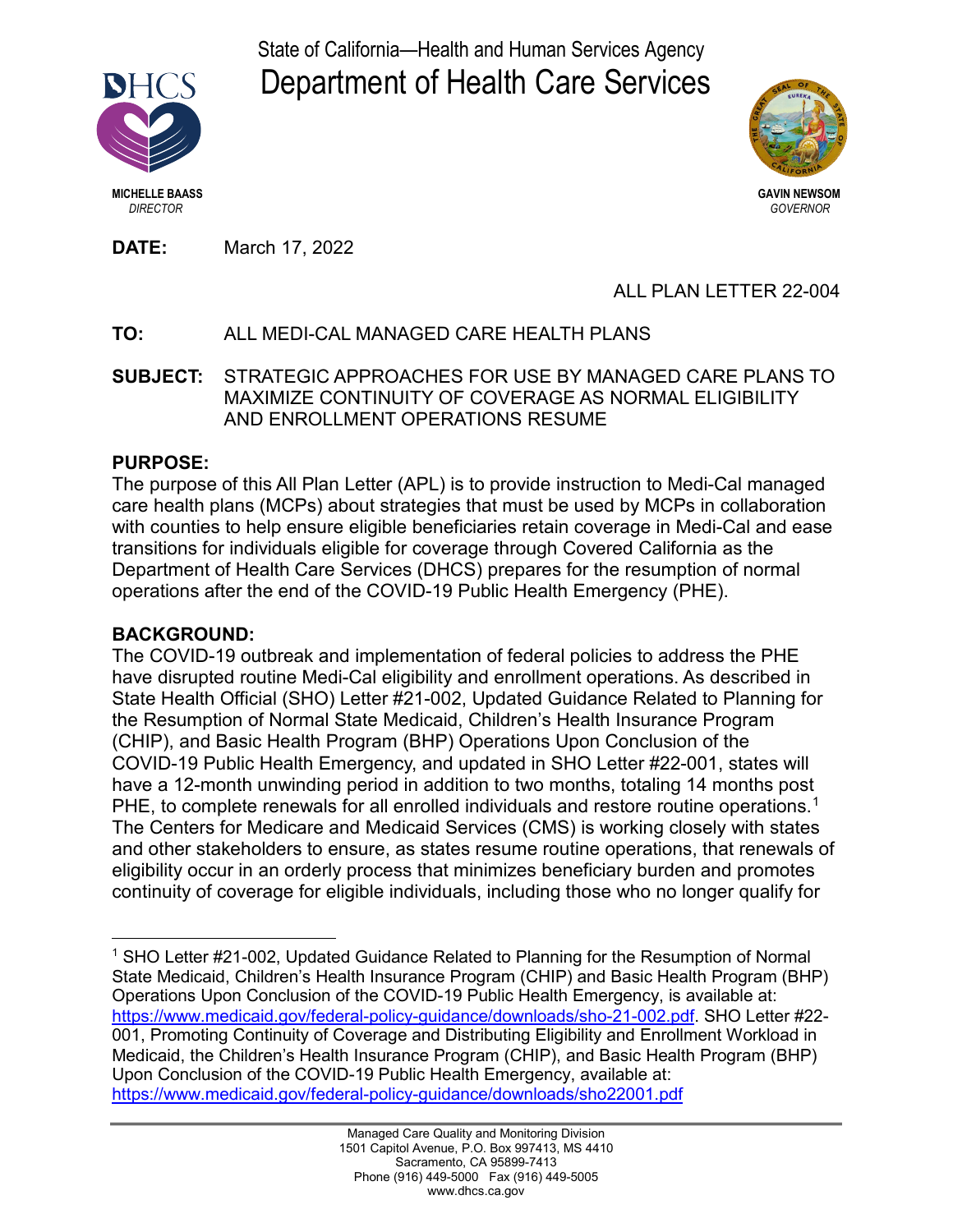ALL PLAN LETTER 22-004 Page 2

Medi-Cal and therefore may transition to a different form of coverage, such as Covered California.

### **POLICY:**

The unwinding of the PHE necessitates a coordinated and phased approach to conducting outreach, issuing communications, and providing support to Medi-Cal beneficiaries using all modalities possible (telephone, electronic notice, email, letters, text messaging). Both CMS and DHCS recognize that during the PHE, there has been minimal or no contact with many beneficiaries for an extended period, as many have not successfully completed a renewal of eligibility due to the continuous enrollment requirement. As such, there is an inherent risk that eligible individuals may lose coverage after the continuous eligibility requirement expires once the PHE ends because they have a new address or other contact information, which has not been updated since their last completed renewal (in most cases prior to the COVID-19 PHE). Further, beneficiaries may not be aware that they must now complete their renewal of eligibility to continue to maintain coverage, or know when their renewal would occur during the unwinding period. It is critical that DHCS, in partnership with counties and MCPs, conduct extensive outreach to reestablish communication with beneficiaries and to ensure eligible individuals maintain coverage. DHCS is issuing a companion Medi-Cal Eligibility Division Information Letter (MEDIL) to inform counties of the collaboration expectations outlined in this APL.

This APL outlines the two phases of the DHCS PHE Unwind Communications Strategy to support the PHE Unwind operational planning as DHCS prepares to resume normal eligibility and enrollment operations:

#### • **Phase 1: Updating Medi-Cal Beneficiary Contact Information**

Phase 1 is fundamental to retaining continuity of coverage for Medi-Cal beneficiaries. **This phase must be launched immediately**. MCPs must utilize all modalities available and permitted, including but not limited to, in person point-of-care visits, text messaging, email, phone campaign, website banners, social media messages, flyers, and newsletters to conduct outreach and educate Medi-Cal beneficiaries about updating their contact information with their county social services agencies if it has changed since their last contact with the social services agency and they have not already done so. Due to the impacts of the COVID-19 PHE, obtaining updated contact information is critical to avoiding coverage loss. As such, MCPs must seek updated information immediately. MCPs must also remind beneficiaries to respond to all county requests for information.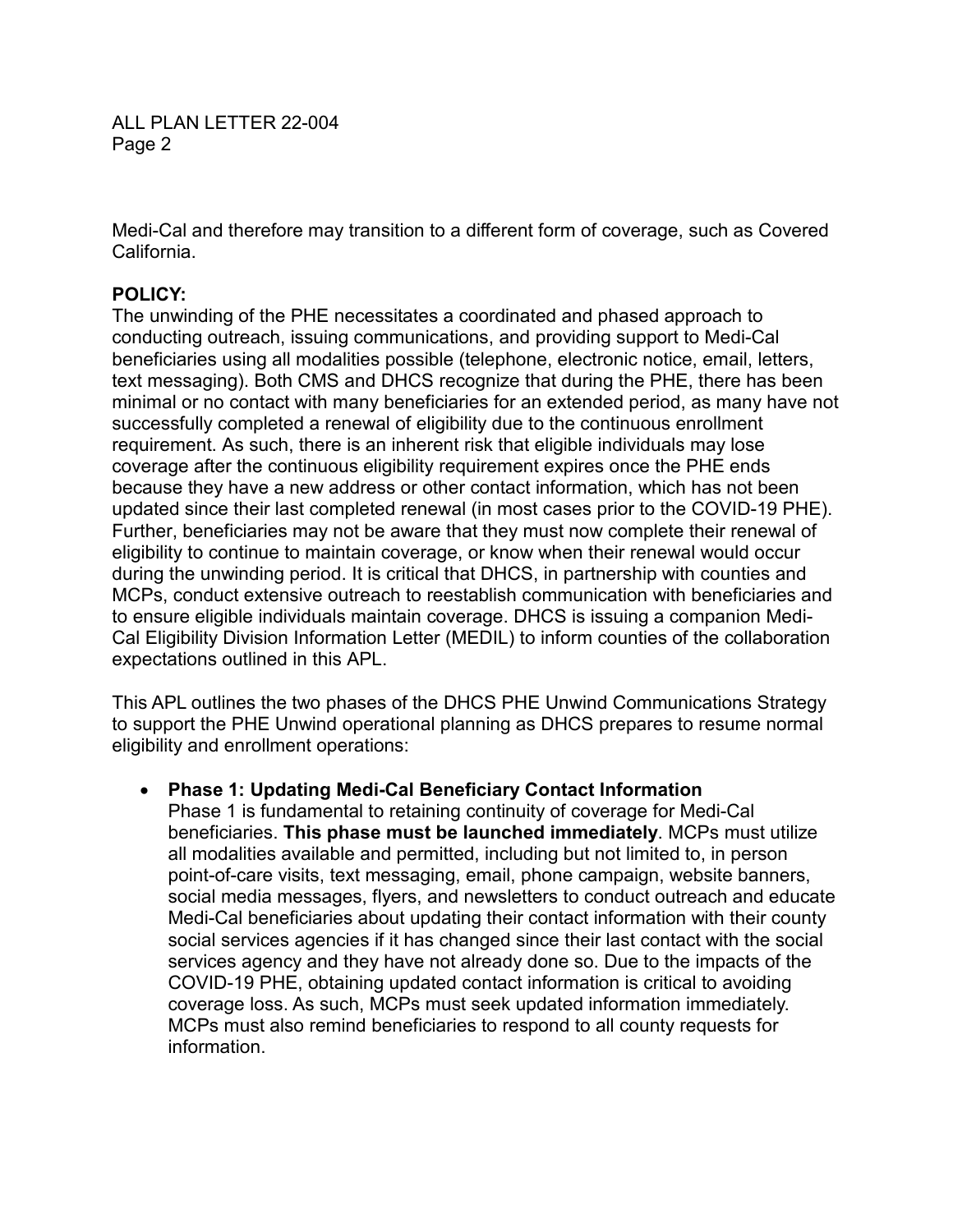• **Phase 2: 60-Days Prior to the COVID-19 PHE Termination**

Phase 2 is anticipated to commence 60 days prior to the COVID-19 PHE termination date upon notification from CMS of the expected PHE end date. MCPs must conduct additional outreach campaigns and educate Medi-Cal beneficiaries on the importance of contacting their local county social services agencies to update their contact information if it has changed and they have not already done so, and also to fill out any Medi-Cal redetermination paperwork that may come through regular mail. MCPs are encouraged to conduct multiple outreach campaigns using all modalities available and permitted, to support the Medi-Cal redetermination process and to remind beneficiaries to contact their local county social services agencies if they have updates on their circumstances. DHCS anticipates that there will be overlap between Phase 1 and 2 of the communication strategy due to the uncertainty of the PHE end date. DHCS will issue updated guidance regarding the timing of Phase 2 once the end date for the COVID-19 PHE is known.

Outreach conducted based upon the guidance found in this letter must be provided to beneficiaries in their preferred language or alternative format as outlined in APL 22-002. 2

During the COVID-19 PHE, MCPs can continue to leverage the Telephone Consumer Protection Act (TCPA) "emergency purposes" exception. The Federal Communications Commission (FCC) rules define "emergency purposes" to mean "calls made necessary in any situation affecting the health and safety of consumers." The FCC confirms that the COVID-19 pandemic constitutes an "emergency" under the TCPA. Further guidance from CMS will be forthcoming regarding the emergency exception.

# **DHCS COVID-19 Global Outreach Language**

MCPs must use the COVID-19 Global Outreach Language in Medi-Cal Eligibility Division Information Letter (MEDIL) I 21-21, which includes approved messaging for social media posts, call scripts, website banners, and flyers. <sup>3</sup> MCPs must submit their outreach package along with an attestation that there has been no language modification to their DHCS Contract Manager as file and use. MCPs can customize with their branding as needed without requiring additional DHCS approval. Translations of the COVID-19 Global Outreach Language can be found in MEDIL I 21-39.<sup>4</sup>

<sup>&</sup>lt;sup>2</sup> APLs can be found at: <https://www.dhcs.ca.gov/formsandpubs/Pages/AllPlanLetters.aspx>

<sup>&</sup>lt;sup>3</sup> MEDIL I 21-21 can be found at: [https://www.dhcs.ca.gov/services/medi](https://www.dhcs.ca.gov/services/medi-cal/eligibility/letters/Documents/I21-21.pdf)[cal/eligibility/letters/Documents/I21-21.pdf](https://www.dhcs.ca.gov/services/medi-cal/eligibility/letters/Documents/I21-21.pdf)

<sup>4</sup> MEDIL I 21-39 can be found at: [https://www.dhcs.ca.gov/services/medi](https://www.dhcs.ca.gov/services/medi-cal/eligibility/letters/Documents/I21-39.pdf)[cal/eligibility/letters/Documents/I21-39.pdf](https://www.dhcs.ca.gov/services/medi-cal/eligibility/letters/Documents/I21-39.pdf)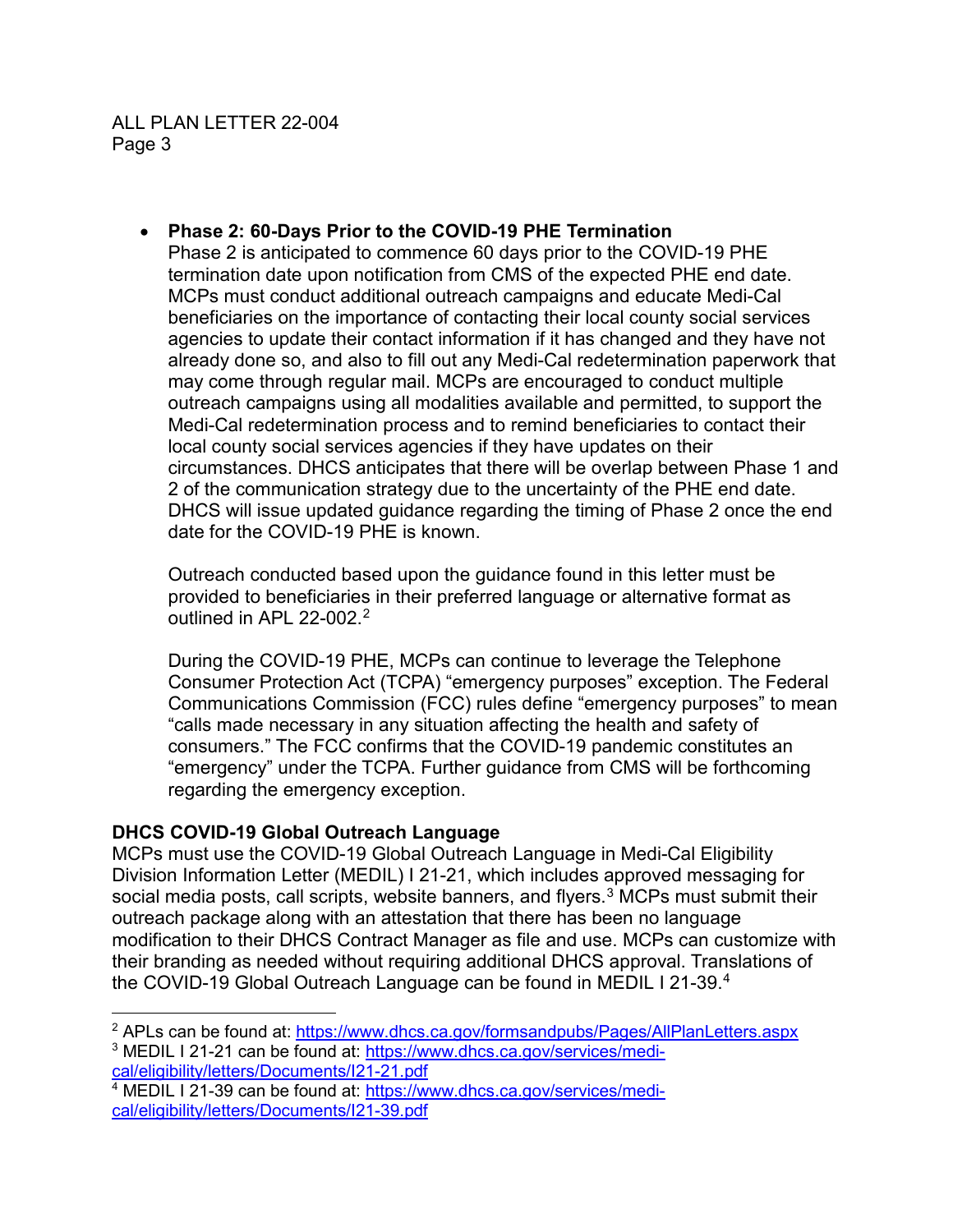### **CMS Guidance: Four Strategies to Maximizing Continuity of Coverage**

To further underscore the importance of MCPs during the PHE Unwind, CMS released guidance in December 2021 and March 2022 on four key strategies for use by MCPs to assist with the continuity of coverage for Medi-Cal beneficiaries. <sup>5</sup> **The four strategies outlined must be used for both Phase 1 and Phase 2 outlined above.**

# **1. Partnerships to Obtain and Update Beneficiary Contact Information**

MCPs must look for opportunities to improve communications with counties such as sharing with counties any updated beneficiary contact information including:

- Mailing addresses;
- Telephone numbers; and
- Email addresses.

MCPs should only provide updated contact information received directly from or verified by the beneficiary, or their authorized representative, and not from a third party or other source. MCPs must continue to follow guidance provided in All County Welfare Directors Letter (ACWDL) 15-30 regarding Medi-Cal Managed Health Care Plans–Beneficiary Contact Information – Changes or Updates. $^6$ MCPs can utilize updated contact information directly received and verbally verified by a beneficiary who is being assisted by a Community-Based Organization (CBO), including a health enrollment navigator as long as the verification from the beneficiary is received with all three entities (beneficiary, CBO, and MCP) present, whether in-person, via phone, or in writing (when signed by the beneficiary). MCPs that receive third party updates from providers, delegated entities, or others may transmit information to counties if the MCP confirms the accuracy of the information with the beneficiary. MCPs are

 <sup>5</sup> CMS' Overview of Strategic Approach to Engaging Managed Care Plans to Maximize Continuity of Coverage as States Resume Normal Eligibility and Enrollment Operations can be found at: [https://www.medicaid.gov/resources-for-states/downloads/health-plan-strategy-](https://www.medicaid.gov/resources-for-states/downloads/health-plan-strategy-12062021.pdf)[12062021.pdf.](https://www.medicaid.gov/resources-for-states/downloads/health-plan-strategy-12062021.pdf) Also see SHO Letter #22-001, Promoting Continuity of Coverage and Distributing Eligibility and Enrollment Workload in Medicaid, the Children's Health Insurance Program (CHIP), and Basic Health Program (BHP) Upon Conclusion of the COVID-19 Public Health Emergency.

<sup>&</sup>lt;sup>6</sup> ACWDL 15-30 can be found at: [https://www.dhcs.ca.gov/services/medi](https://www.dhcs.ca.gov/services/medi-cal/eligibility/letters/Documents/c15-30.pdf)[cal/eligibility/letters/Documents/c15-30.pdf](https://www.dhcs.ca.gov/services/medi-cal/eligibility/letters/Documents/c15-30.pdf)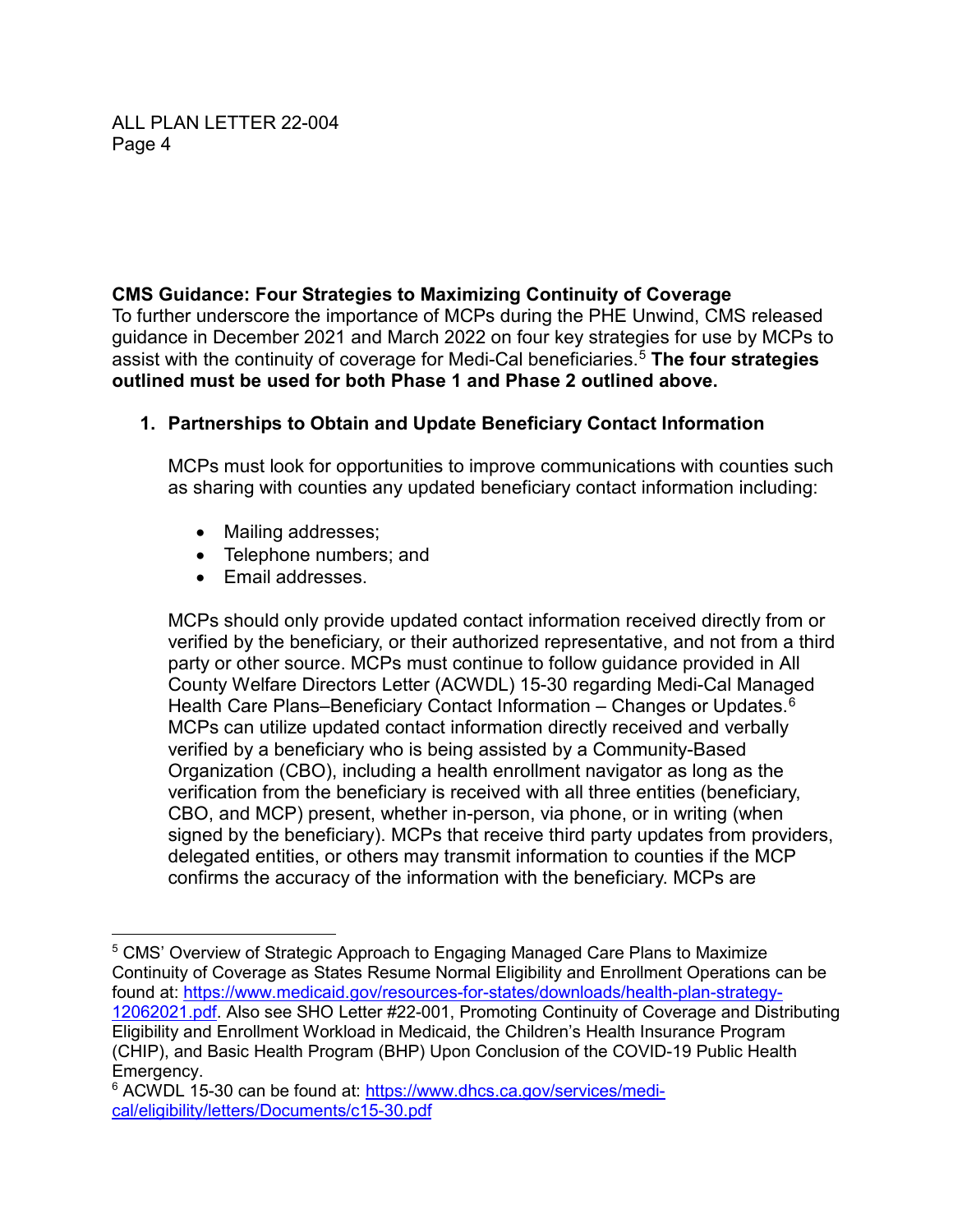encouraged to direct a beneficiary to their local social services agency when reporting changes other than updated contact information.

Additionally, to help beneficiaries update their contact information at counties, MCPs may currently provide direct assistance through a member portal, by calling the county's call center while the member is on the line to provide updates, or via warm phone transfers to the county call center. Network providers, subcontractors, and other third parties may also provide assistance to members to update contact information directly with counties.

To further strengthen all efforts to maximize continuity of coverage for Medi-Cal beneficiaries, CMS released State Health Official Letter 22-001 on March 4, 2022, allowing states to pursue time-limited Section 1902(e)(14)(A) waiver authority to accept updated enrollee contact information from managed care plans without additional confirmation with the beneficiary. Under this time-limited waiver authority through the PHE Unwind Period (12 months after the month in which the PHE ends), counties can treat updated contact information received from MCPs as reliable and update the beneficiary record with the new contact information without having to send a notice to the address on file in the Statewide Automated Welfare System (SAWS), the case management system used by counties for Medi-Cal eligibility. DHCS will be submitting this waiver request to CMS in the coming weeks. This waiver authority, once obtained, will temporarily supersede any such conflicting requirements in ACWDL 15-30. DHCS will notify counties and plans through a follow up letter.

MCPs can solicit opt-in consent directly from members via text messaging if permitted by contract and the law, including the TCPA. This can be a simple and straightforward text message that requests members to "opt-in" using "Yes" or "No" to future reminders and communications with their MCP. The consent received from members, if permitted by contract and the law, will allow MCPs to engage in various outreach opportunities to remind members to update their contact information and provide other important reminders related to their renewals. As a reminder, MCPs must follow the guidelines in ACWDL 15-30 to transmit updated information to counties, unless those specific requirements are superseded by a CMS approved Section 1902(e)(14)(A) waiver.

As a long-term strategy, DHCS is adding the consent to contact question in the Single Streamlined Application, which requires a State Plan Amendment (SPA) and is in the early stages of SPA submission to CMS. However, federal approvals are not anticipated until the fall of 2022, and thus MCPs are encouraged to use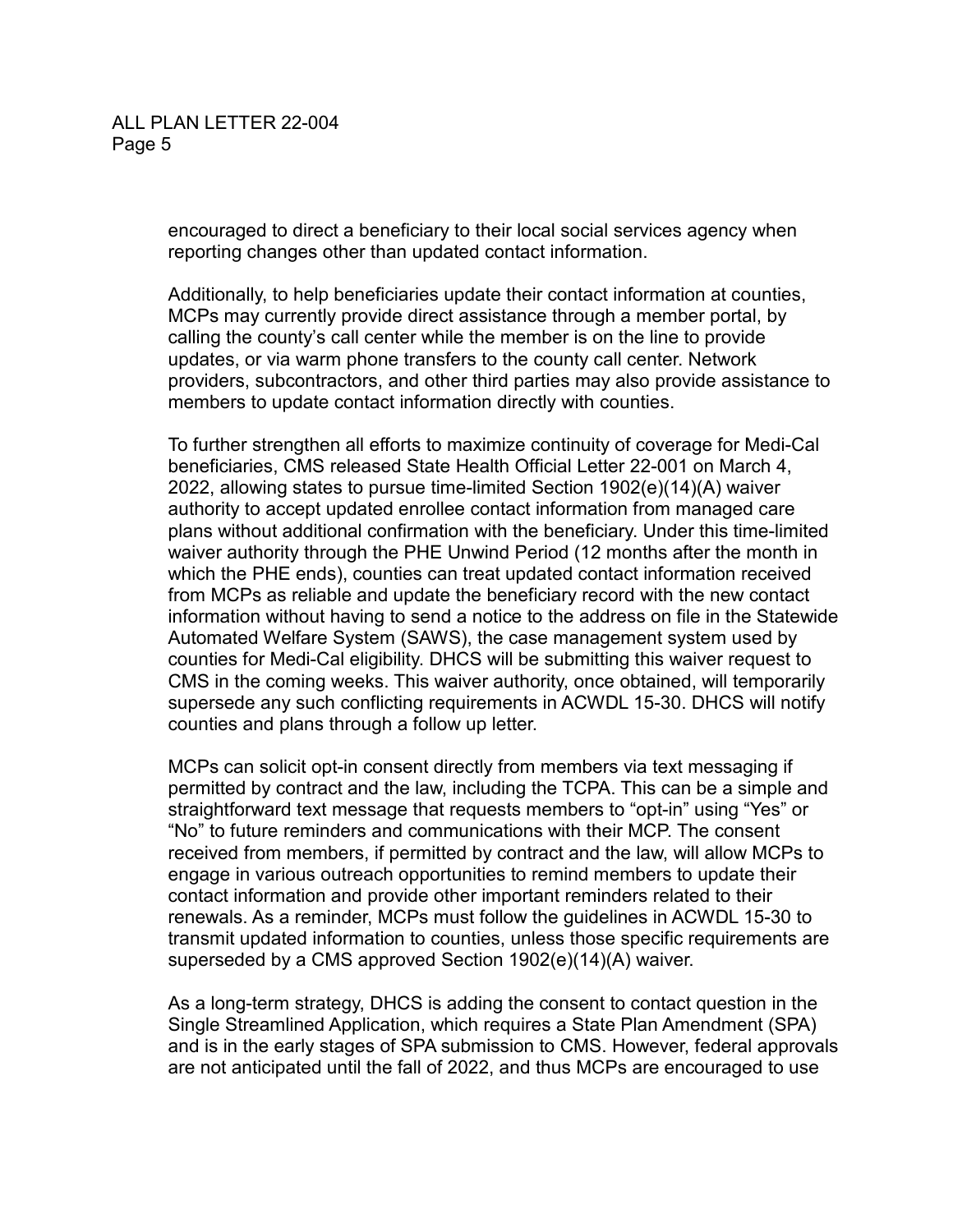text messaging to solicit "opt-in" consent of members as a short-term strategy, to the extent permitted by contract and the law.

DHCS is currently working with counties and MCPs to enhance the process outlined in ACWDL 15-30. DHCS is gathering information from counties and MCPs by means of a survey, which solicits information regarding the tracking and collection of updated information, how it is shared, and how often it is shared with counties. DHCS will utilize this information to determine what enhancements are possible and will work with counties and MCPs to effectuate these enhancements. Changes to this process will be provided to counties and MCPs in a future ACWDL and APL, respectively.

#### **2. Sharing Renewal Files to Conduct Outreach and Provide Support to Individuals Enrolled in Medi-Cal during their Renewal Period**

In order to assist with encouraging beneficiaries to complete and return their annual renewal forms or provide needed information to the counties, MCPs must connect with county partners to look for opportunities to obtain updated annual renewal dates to support outreach to these individuals. These opportunities can include MCPs working with counties to obtain monthly files containing information about beneficiaries for whom the county is mailing renewal packets to enable MCPs to conduct outreach and provide assistance with the annual renewal process. This action will support beneficiaries who need to submit their annual renewal form or additional documentation and are at risk of losing coverage. If annual renewal information cannot be obtained through these efforts, MCPs must conduct general outreach to Medi-Cal beneficiaries to encourage them to complete and return annual renewal forms or otherwise provide needed information to the counties, to the extent permitted by federal and state law and contract. As a reminder, some beneficiaries will have their Medi-Cal automatically renewed (without needing to submit information).

Medi-Cal beneficiaries can complete their annual renewal and report changes to their Medi-Cal case online. MCPs are encouraged to direct Medi-Cal beneficiaries to the web portal to create an online account in preparation for renewal activities. Beneficiaries can create an online account by going to [www.benefitscal.com.](http://www.benefitscal.com/)

As part of this DHCS PHE Unwind Communication Strategy, MCPs must outreach to all members in both HCP statuses of "01" and "05" to the extent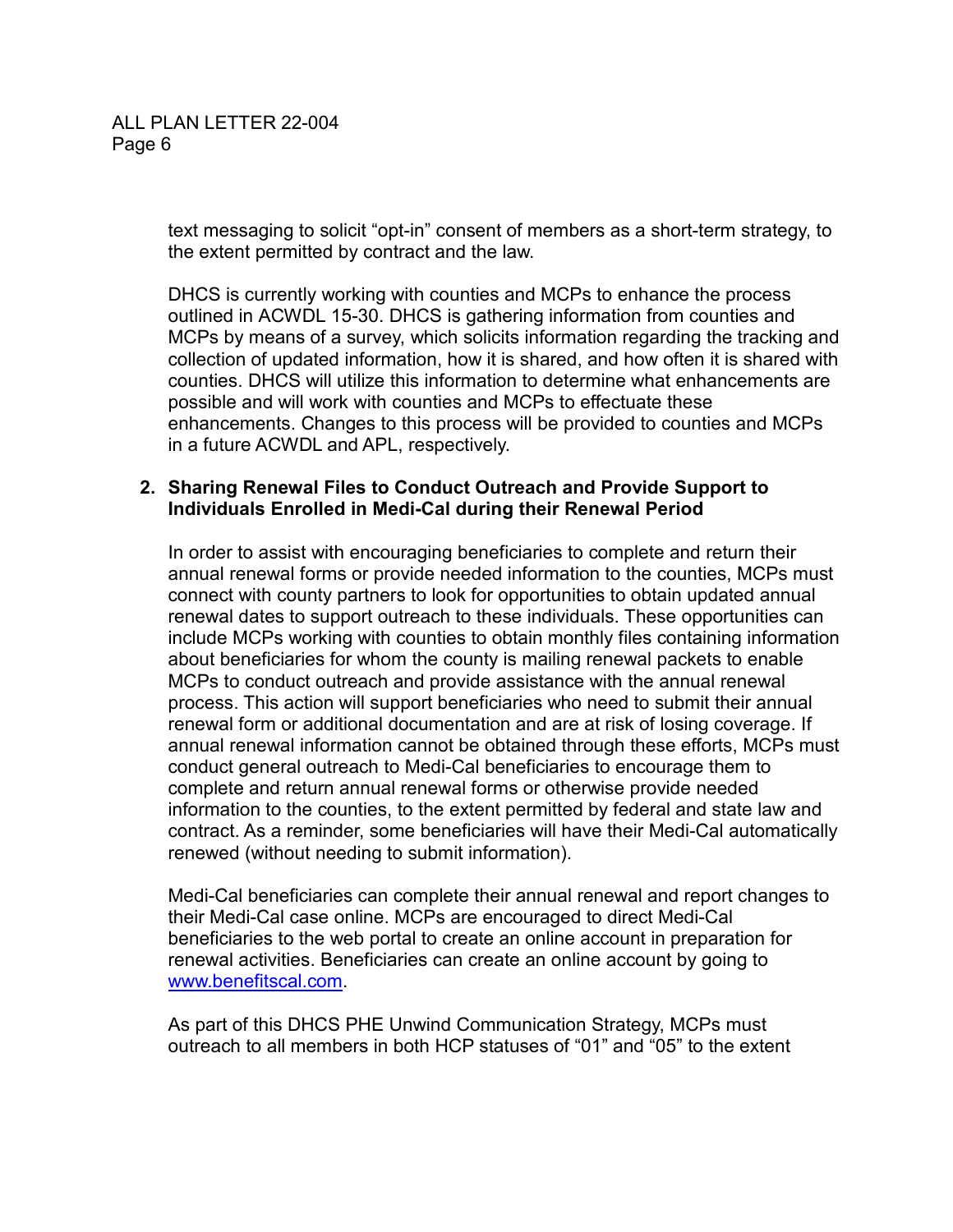permitted, and use the DHCS approved COVID-19 Global Outreach Language as file and use  $<sup>7</sup>$ </sup>

To the extent permitted by law and contract, MCPs must conduct outreach campaigns using contact information available through avenues including, but not limited to, standard enrollment files provided by DHCS or information provided to the MCP through the beneficiary helpline to remind Medi-Cal beneficiaries to update their information with their counties and/or MCPs in advance of the PHE termination. If beneficiaries report updated contact information to MCPs, the MCPs must follow the guidelines in ACWDL 15-30 to transmit information to counties.

#### **3. Conduct Outreach to Individuals Who Have Recently Lost Coverage for Procedural Reasons**

To the extent permitted by law and contract, MCPs must conduct general outreach to individuals terminated from Medi-Cal within 90 days for procedural reasons, such as not returning their renewal form timely. Once terminated from Medi-Cal, a consumer is not considered a plan member and marketing regulations may apply. In accordance with Title 42 Code of Federal Regulations (CFR) Section 438.104, managed care plans generally cannot seek to influence enrollment in conjunction with the sale or offering of any private insurance (excluding Qualified Health Plans (QHPs)), and managed care plans cannot, directly or indirectly, engage in door-to-door, telephone, email, texting, or other cold-call marketing activities. $^8$  By definition, marketing includes any communication from an entity to a Medi-Cal beneficiary who is not enrolled in that entity, that can reasonably be interpreted as intended to influence the beneficiary to enroll in that particular entity. General outreach from the MCPs on behalf of DHCS would not be considered marketing. MCPs and DHCS may collaborate to develop and share standardized messaging for outreach in order to comply with marketing regulations.

CMS clarified that beneficiaries in an HCP status of 05 during the 90-day cure period may still be considered a beneficiary for outreach purposes and would not be subject to the limitations outlined in this section.

 <sup>7</sup> Global outreach language can be found in MEDIL I 21-21.

<sup>8</sup> CFR is searchable at: <https://www.ecfr.gov/>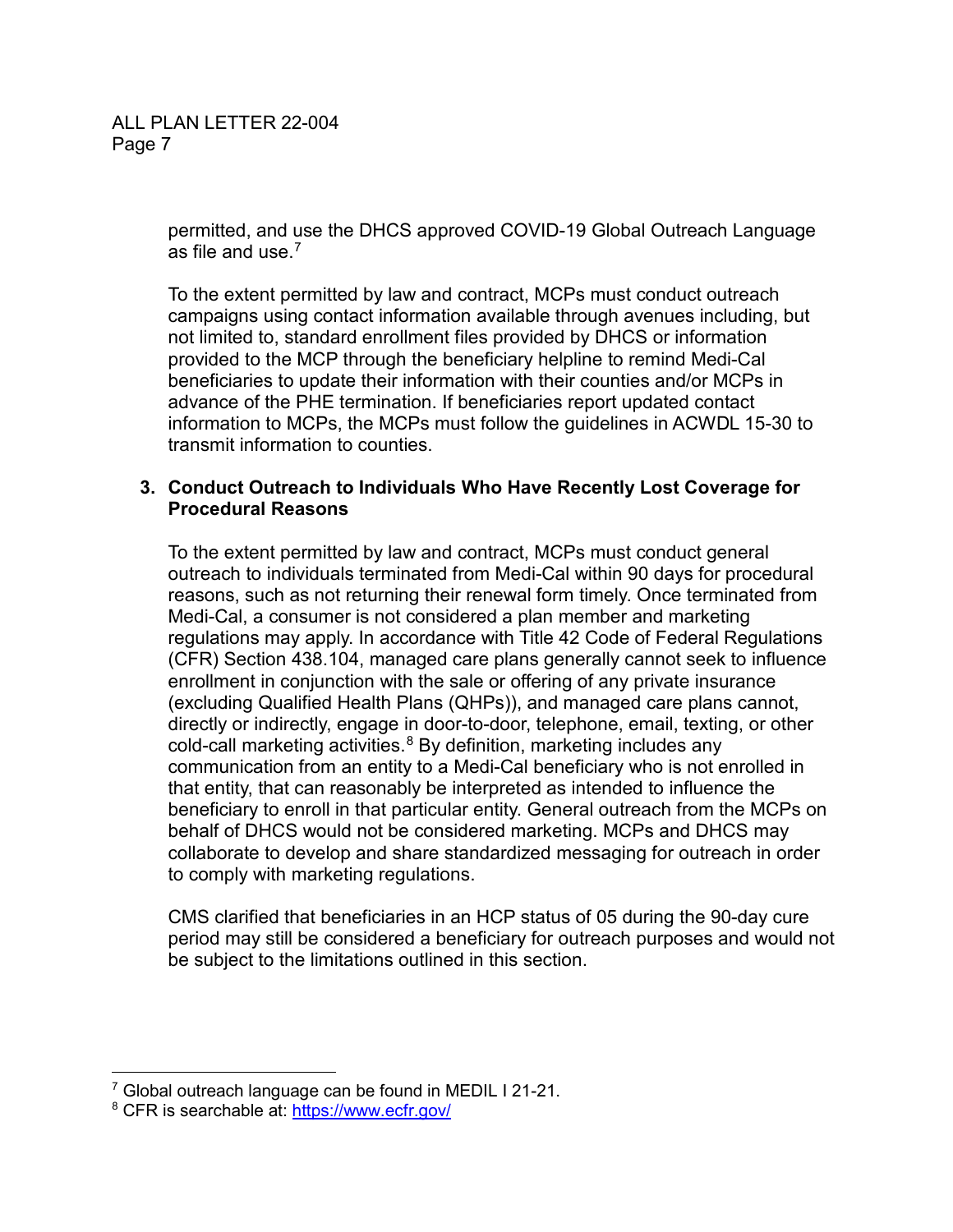### **4. Assist Individuals to Transition to and Enroll in Covered California if Ineligible for Medi-Cal**

In the CMS guidance $9$ , CMS clarified that MCPs may offer information about QHPs to their own members who are determined ineligible for Medi-Cal to assist in the transfer of members to Covered California without the need for a new application where applicable. Regulations do not prohibit MCPs from providing information on a QHP to members who could potentially enroll in a QHP due to a loss of Medi-Cal eligibility, or to potential members who may consider the benefits of selecting an MCP that has a related QHP in the event of future eligibility changes.

Currently, DHCS and Covered California are collaborating to implement Senate Bill (SB) 260 (Chapter 845, Statutes of 2019) which authorizes Covered California to enroll individuals in a QHP when they lose coverage in the Medi-Cal, Medi-Cal Access Program, and the County Children's Health Initiative Program and gain eligibility for financial assistance through Covered California. The autoplan selection program will be launched in July 2022 and will seamlessly transition individuals into Covered California once annual renewals resume at the conclusion of the PHE. The provisions of SB 260 will ensure that individuals losing Medi-Cal will not experience a gap in coverage as long as they confirm their selection of the QHP and pay a premium if required for Covered California coverage within a month of their disenrollment from Medi-Cal.

In instances when an MCP learns that a member is losing Medi-Cal coverage either through the county or from the member self-reporting, the MCP may reach out to the member before they lose Medi-Cal coverage, offer information about QHPs, and assist them to complete the enrollment process to avoid a gap in coverage. MCPs may also collaborate with Covered California to develop standardized messaging for talking points, call scripts, and outreach language for this type of outreach. MCP must also inform the member of their right to

<sup>&</sup>lt;sup>9</sup> CMS' Overview of Strategic Approach to Engaging Managed Care Plans to Maximize Continuity of Coverage as States Resume Normal Eligibility and Enrollment Operations can be found at: [https://www.medicaid.gov/resources-for-states/downloads/health-plan-strategy-](https://www.medicaid.gov/resources-for-states/downloads/health-plan-strategy-12062021.pdf)[12062021.pdf.](https://www.medicaid.gov/resources-for-states/downloads/health-plan-strategy-12062021.pdf) Also see SHO Letter #22-001, Promoting Continuity of Coverage and Distributing Eligibility and Enrollment Workload in Medicaid, the Children's Health Insurance Program (CHIP), and Basic Health Program (BHP) Upon Conclusion of the COVID-19 Public Health Emergency.